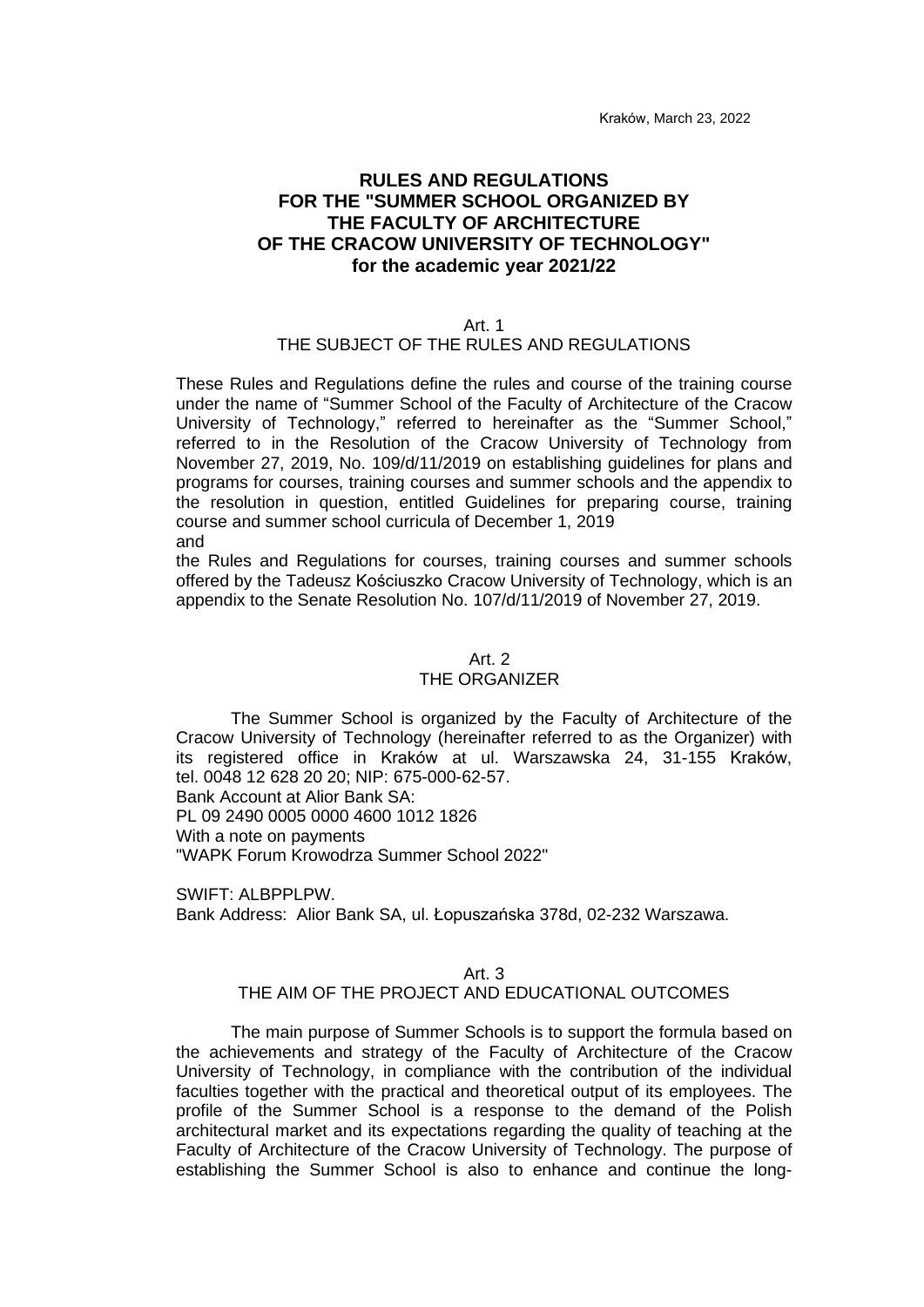standing relations of our staff with domestic and foreign academic centers and to maintain cooperation with their lecturers.

The direct effect of education at Summer School shall be regarded as the design work that is to end with a presentation (an exhibition) and an accompanying conferment of a certificate of course completion. The Summer School's educational outcomes include enhanced insight into the architectural profession, knowledge gained through contact with architectural theory and practice, and familiarization with methods of work and learning at the Faculty of Architecture of the Cracow University of Technology.

#### Art. 4

### TARGET GROUP AND FORMULA

Summer School classes are an extension of courses taught at national and foreign faculties of architecture. The basic formula of the summer course is thinking about the problems of contemporary architecture and urban planning, as well as understanding and interpreting the matter of architecture. The workshop educational system of the Summer School provides support for the curriculum's implementation via lectures and presentations by professors from Polish and foreign academic centers, experienced architects, industry representatives, and technologists.

### Art. 5 CONDITIONS OF PARTICIPATION

1. Students of Polish and foreign faculties of architecture can participate in the Summer School program by providing a valid document confirming their status as full-time or part-time students. University graduates and doctoral students able to certify their status with relevant documents shall also be eligible for participation.

2. People wishing to enroll in the Summer School are obligated to submit a portfolio of a single selected project (their most significant achievement) in the field of architecture and urban planning.

3. Participation in the CUT FA Summer School requires the payment of a fee.

The enrolment fee shall be  $€50$ . The  $€50$  enrolment fee shall be returned to candidates who do not qualify to become Participants, no later than a month after the submission of their application to enroll in the 2022 Summer School. The candidates who qualify for becoming Participants shall have their €50 enrolment fees included in the CUT FA 2022 Summer School participation fee. The participation fee shall be transferred to accounts listed in § 2. of these Rules and Regulations. The transfer should be annotated as "2022 Summer School organized by the Faculty of Architecture of the Cracow University of Technology."

Each Participant shall pay a participation fee of €330 (€280 plus the nonrefundable €50 enrolment fee) for participating in the Summer School, which shall cover: a 10-day stay at an academic hotel, meals, class materials.

4. 12 scholarships shall be granted from the Power program to students of the Faculty of Architecture of the Cracow University of Technology. All Participants who have received a scholarship via the POWER Program shall have their €50 enrolment fees returned. The scholarships shall cover participation fees, accommodation and meals during the Summer School.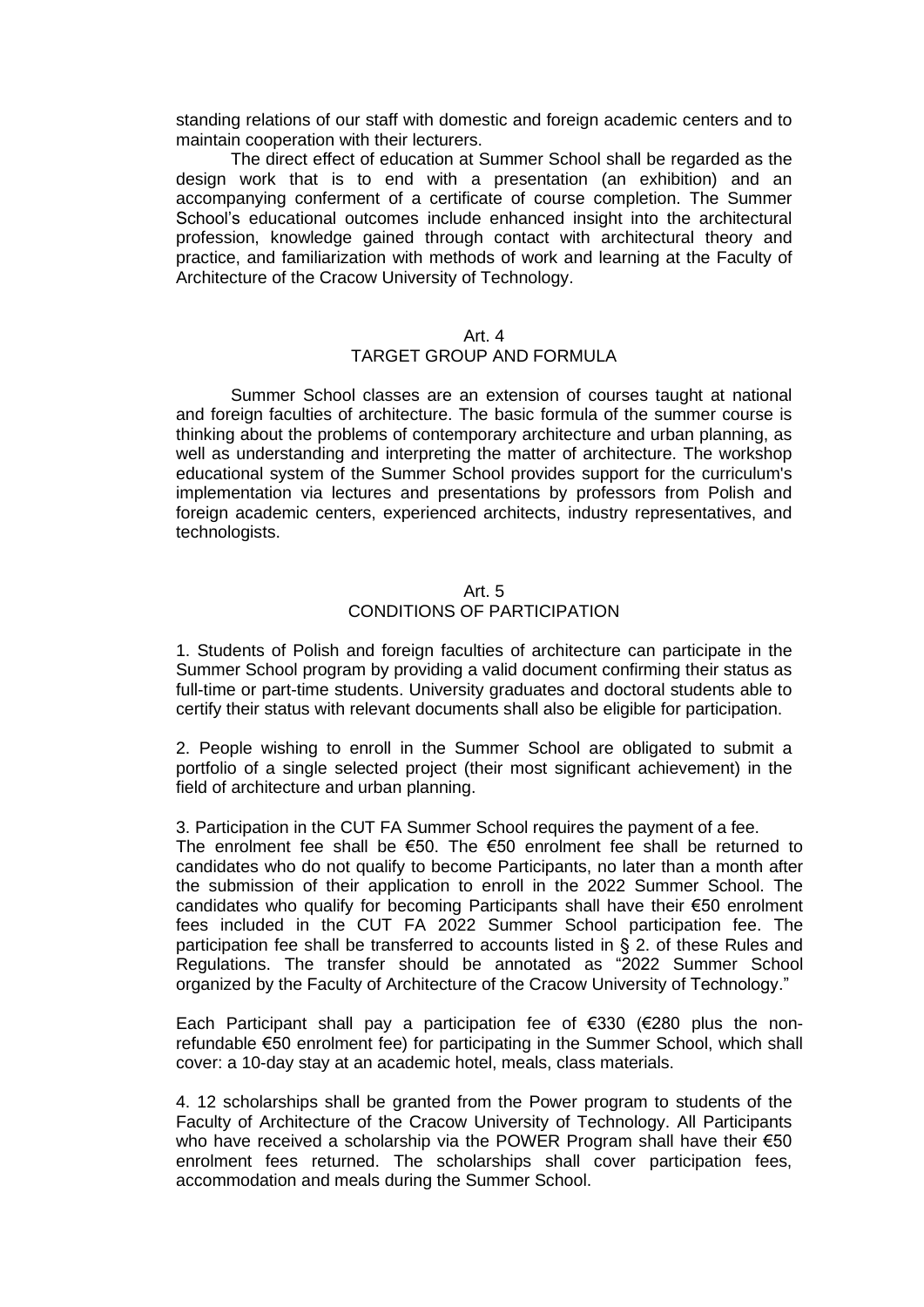5. Each applicant is obligated to familiarize themselves with the contents of these Rules and Regulations. Submitting a portfolio shall be considered equivalent to accepting the provisions of these Rules and Regulations.

6. The qualification committee shall consist of: the Chair of the Summer School Curriculum Council, the Dean of the Faculty of Architecture of the Cracow University of Technology, and members of the Summer School Coordination Council, whose composition is included in the appendix to the Rules and Regulations for the Summer School.

# Art. 6

#### SUMMER SCHOOL ORGANIZATION

1. The Summer School shall take place in accordance with the schedule published on the website of the Faculty of Architecture of the Cracow University of Technology. Duration: 10 working days (80 contact hours), period: the summer recess of every academic year.

2. The Summer School schedule and curriculum shall be announced up to three months prior to the start of Summer School classes, and submitted for approval by the Dean of the Faculty of Architecture and the Curriculum Council. The scope and subject matter shall be determined by the Curriculum Council, which is responsible for inviting lecturers and tutors.

3. The organization of the Summer School shall be directed by the Directors of the Summer School, who shall be appointed by the Dean of the Faculty of Architecture of the Cracow University of Technology.

4. As stipulated in Senate Resolution No. 107/d/11/2019 of November 27, 2019, every change to the Summer School schedule and curriculum shall require the approval of the Dean of the Faculty of Architecture of the Cracow University of Technology.

5. Summer School classes shall be are taught in English.

6. The Summer School shall be held in Kraków (Poland) at the Faculty of Architecture at Cracow University of Technology.

7. The qualified Participants shall be informed about the place, start time, and the detailed schedule of the Summer School by e-mail or telephone. This information shall be posted on the Summer School website: [www.cracowsummerarchitecture.pk.edu.pl,](http://www.cracowsummerarchitecture.pk.edu.pl/) e-mail: [cracowsummerarchitecture@pk.edu.pl,](mailto:cracowsummerarchitecture@pk.edu.pl)

8. The costs of transport to Kraków shall be covered by the Summer School Participants. The Organizer covers the cost of group trips and the associated travel expenses, coffee breaks, breakfasts and lunches during Summer School classes. The Organizer shall provide Participants with lectures and workshops, materials, and a certificate of course completion. The Organizer shall provide Participants with accommodation in the academic dormitories of the AGH University of Technology or the Cracow University of Technology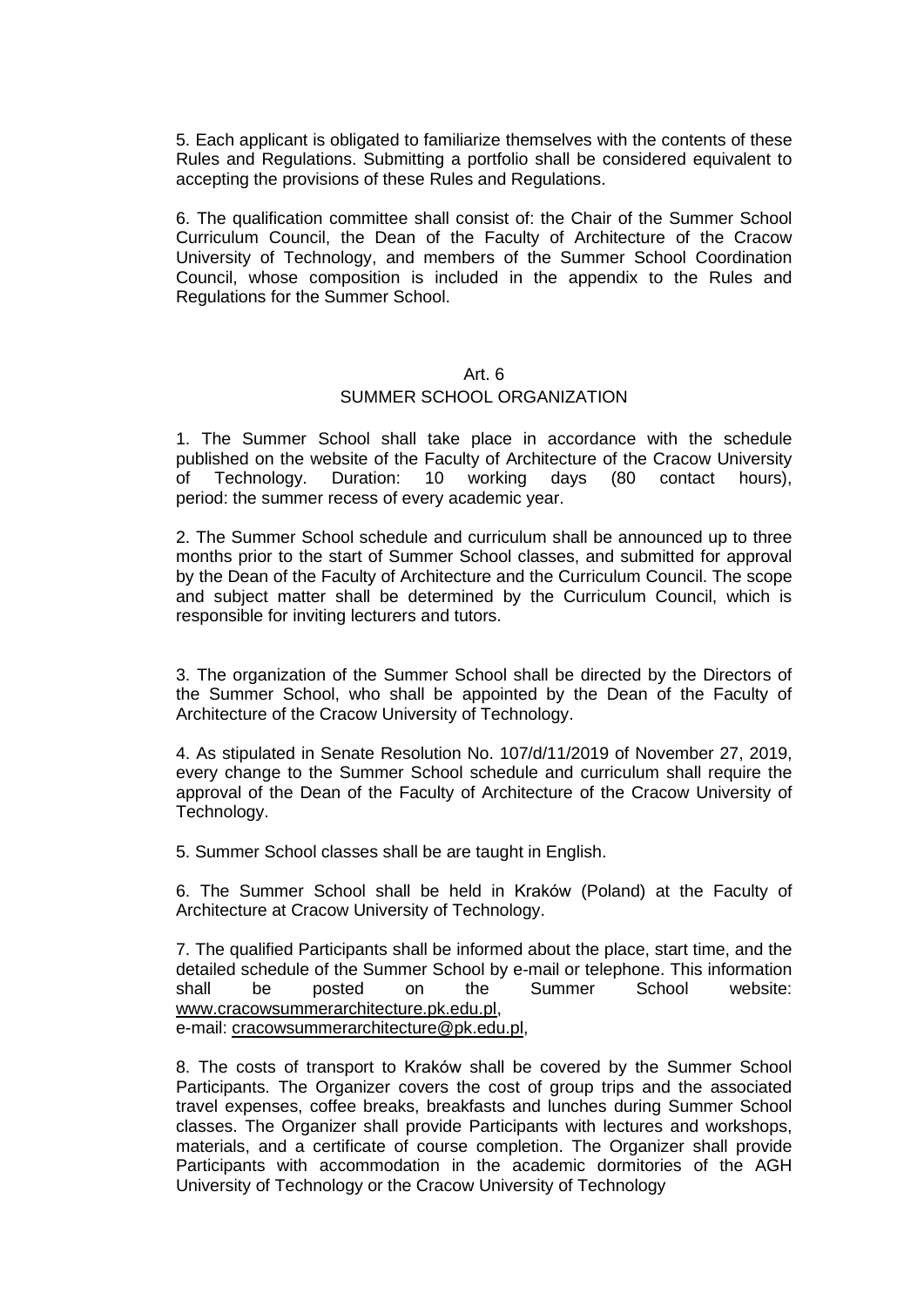9. Each Summer School Participant shall receive 5 ECTS credits.

10. Each Summer School Participant (including as a part of the POWER Program) shall sign an appropriate contract for the provision of educational services by the Cracow University of Technology.

### Art. 7

## PERSONAL DATA, DATABASE (GDPR)

According to art. 13 sections 1 and 2 of the General Data Protection Regulation of April 27, April 2016 (GDPR) it is informed that:

1. The administrator of personal data of the competition's Participants is the Cracow University of Technology with headquarters in Kraków, ul. Warszawska 24, 31-155 Kraków, Polska. Contact with the Data Protection Officer at the Cracow University of Technology is possible via the following e-mail address: iodo@pk.edu.pl and phone number: 12 628 22 37.

2. The personal data of the Participants will be processed for the purpose of conducting the Summer School. Each Participant expressly agrees to the reproduction, publication, and citation, in whole or in part, of the work submitted by them.

3. The personal data of the Participants will be processed on the basis of art. 6 sec 1 point c according to the General Data Protection Regulation (GDPR), in particular on the basis of: the Act of 27 July 2005 Law on Higher Education (Dz.U. 2016, item 1842, as amended).

4. The personal data of the Participants will be stored for a period of 4 years as stipulated by the Law on Higher Education and Science Act.

5. Participants of the Summer School shall have the right to access their data and the right to rectify, delete, and limit the processing of data, the right to transfer data, the right to raise objections, the right to withdraw consent at any time without affecting the legality of the processing, which was consented to prior to withdrawal.

6. Participants of the Summer School shall have the right to lodge a complaint with the President of the Office for Personal Data Protection (PUODO) should they consider that the processing of personal data concerning them violates the provisions of the general regulation on the protection of personal data of April 27, 2016.

7. The provision of personal data by Participants shall be a prerequisite for participation in the Summer School.

8. When processing the personal data provided, there shall be no automated decision-making.

9. The Participants shall acknowledge that the Faculty of Architecture of the Cracow University of Technology has the right to inform the media about the course of the Summer School.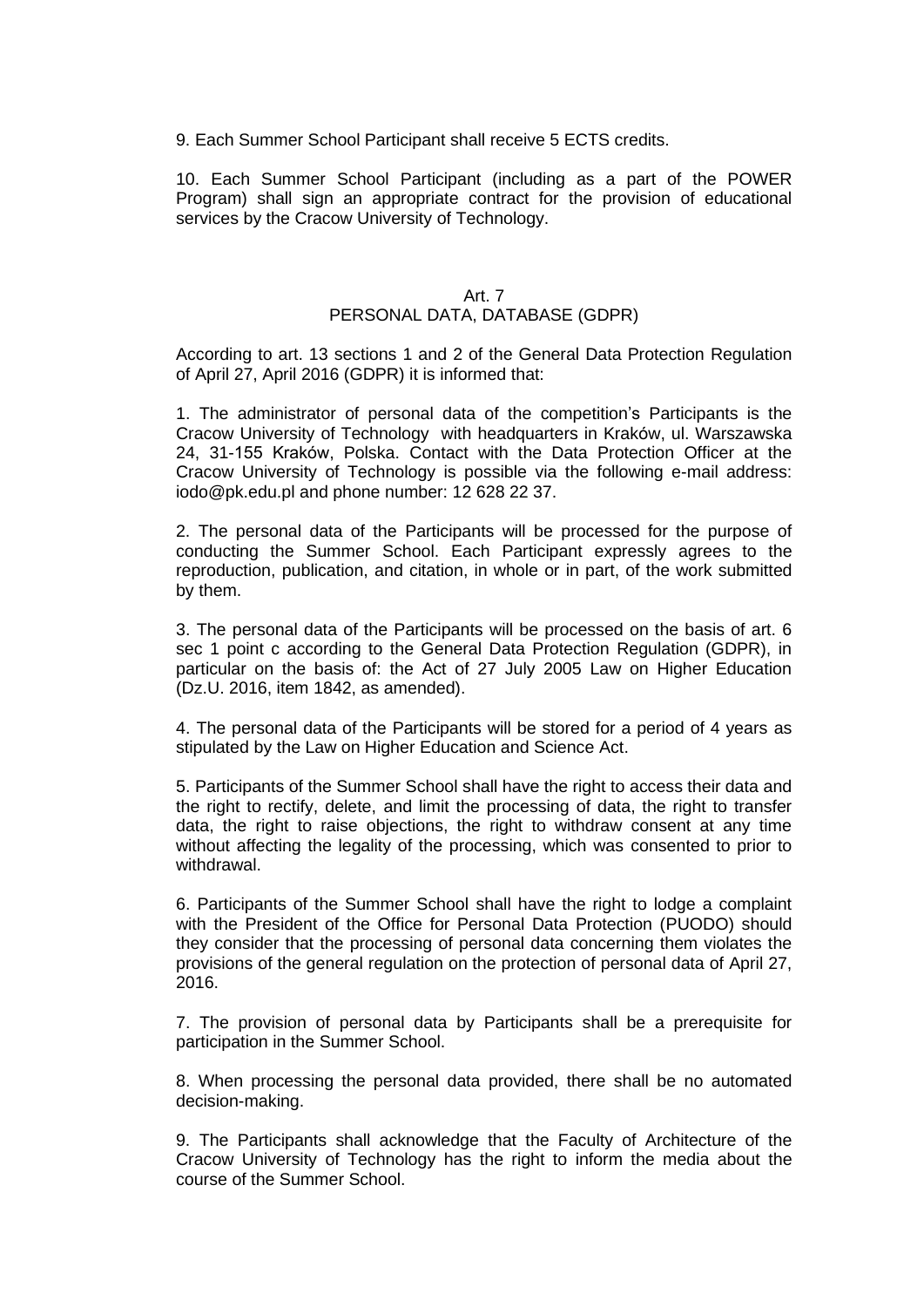#### Art. 8 FINAL PROVISIONS

1. The Organizer's decisions regarding the Summer School and the implementation of these Rules and Regulations, in particular as to qualifying the Participants for enrolment in the Summer School, shall be final and not subject to appeal.

2. The Organizer shall have the right to change the provisions and content of these Rules and Regulations. These changes will not affect the current Summer School program announced in a given year.

3. The Organizer reserves the right to change the number of people qualified for Summer School.

4. These Rules and Regulations shall be made available for viewing at the Organizer's premises and on its website.

5. In matters not covered by these Rules and Regulations, the provisions of the Civil Code, the Data Protection Act, and the Copyright and Related Rights Act shall apply. The only court competent to settle disputes under this agreement will be the court competent for the seat of the Organizer.

Dr hab. inż. arch. Magdalena Kozień-Wożniak, Prof. PK

Dean of the Faculty of Architecture of the Cracow University of Technology

www site[: www.cracowsummerarchitecture.pk.edu.pl](http://www.cracowsummerarchitecture.pk.edu.pl/) e-mail: [cracowsummerarchitecture@pk.edu.pl](mailto:cracowsummerarchitecture@pk.edu.pl)